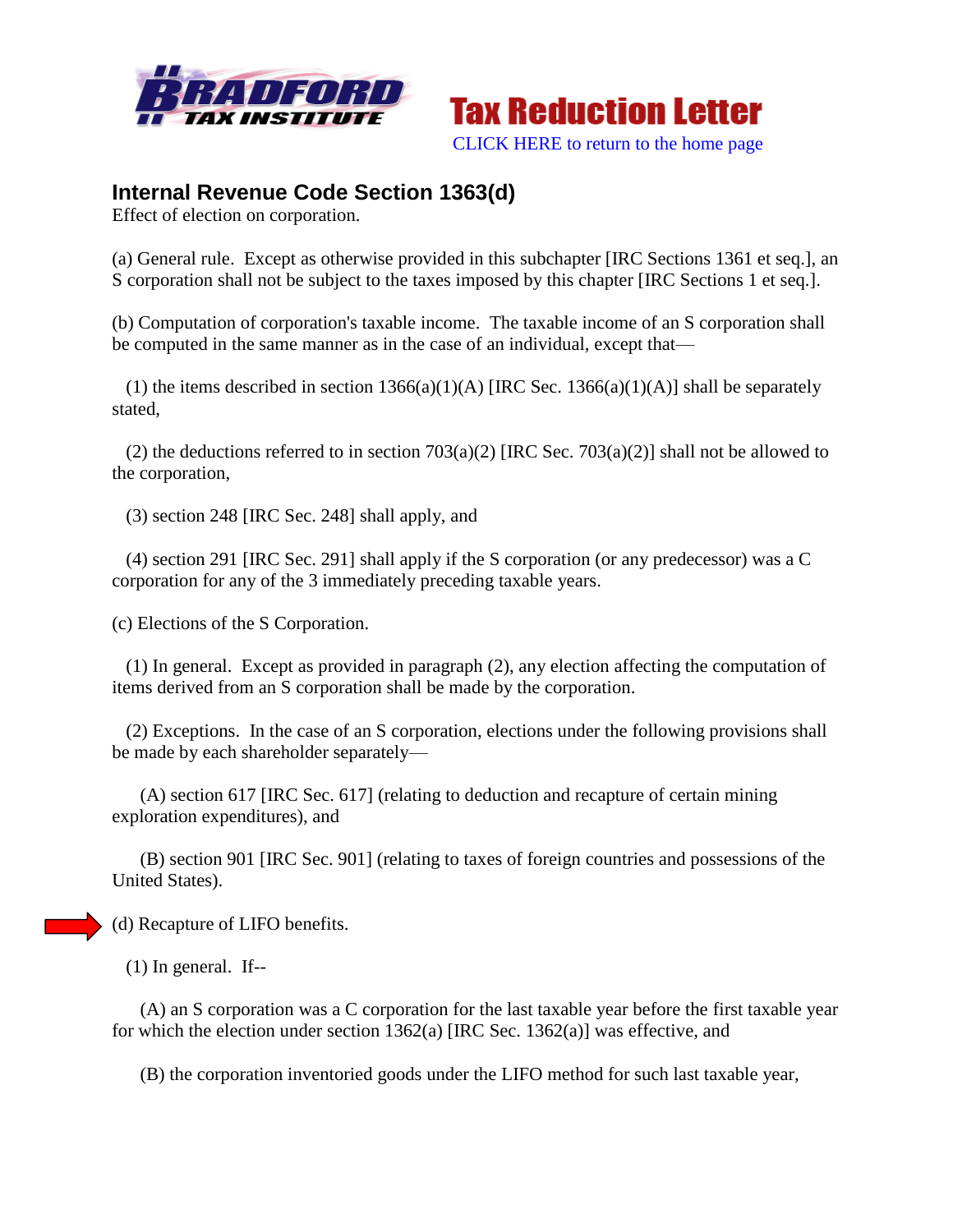the LIFO recapture amount shall be included in the gross income of the corporation for such last taxable year (and appropriate adjustments to the basis of inventory shall be made to take into account the amount included in gross income under this paragraph).

(2) Additional tax payable in installments.

 (A) In general. Any increase in the tax imposed by this chapter [IRC Sections 1 et seq.] by reason of this subsection shall be payable in 4 equal installments.

 (B) Date for payment of installments. The first installment under subparagraph (A) shall be paid on or before the due date (determined without regard to extensions) for the return of the tax imposed by this chapter [IRC Sections 1 et seq.] for the last taxable year for which the corporation was a C corporation and the 3 succeeding installments shall be paid on or before the due date (as so determined) for the corporation's return for the 3 succeeding taxable years.

 (C) No interest for period of extension. Notwithstanding section 6601(b) [IRC Sec. 6601(b)], for purposes of section 6601 [IRC Sec. 6601], the date prescribed for the payment of each installment under this paragraph shall be determined under this paragraph.

 (3) LIFO recapture amount. For purposes of this subsection, the term 'LIFO recapture amount' means the amount (if any) by which—

 (A) the inventory amount of the inventory asset under the first-in, first-out method authorized by section 471 [IRC Sec. 471], exceeds

(B) the inventory amount of such assets under the LIFO method.

 For purposes of the preceding sentence, inventory amounts shall be determined as of the close of the last taxable year referred to in paragraph (1).

(4) Other definitions. For purposes of this subsection—

 (A) LIFO method. The term 'LIFO method' means the method authorized by section 472 [IRC Sec. 472].

 (B) Inventory assets. The term 'inventory assets' means stock in trade of the corporation, or other property of a kind which would properly be included in the inventory of the corporation if on hand at the close of the taxable year.

 (C) Method of determining inventory amount. The inventory amount of assets under a method authorized by section 471 [IRC Sec. 471] shall be determined—

 (i) if the corporation uses the retail method of valuing inventories under section 472 [IRC Sec. 472], by using such method, or

(ii) if clause (i) does not apply, by using cost or market, whichever is lower.

 (D) Not treated as member of affiliated group. Except as provided in regulations, the corporation referred to in paragraph (1) shall not be treated as a member of an affiliated group with respect to the amount included in gross income under paragraph  $(1)$ .